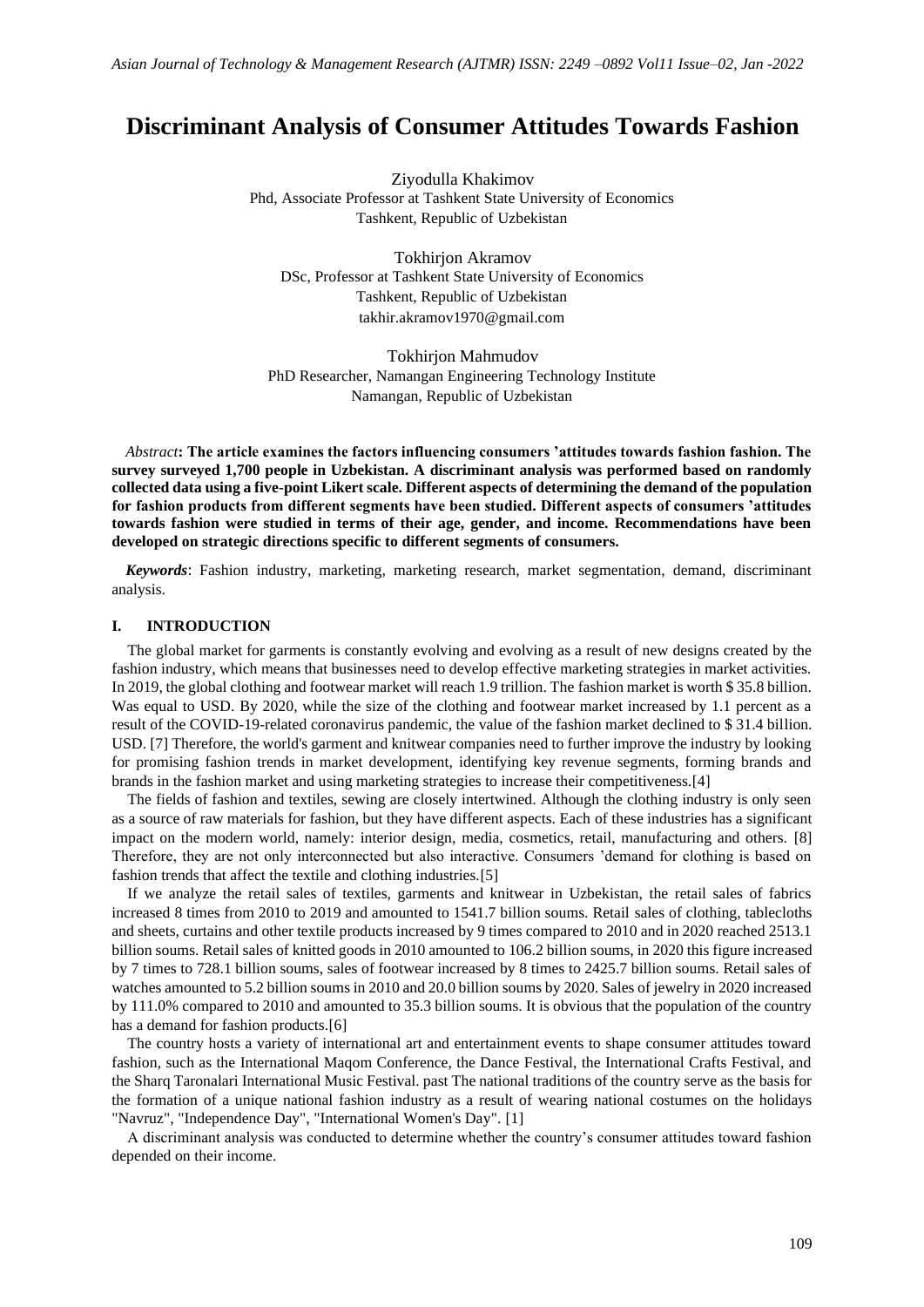#### **II. LITERATURE REVIEW**

Naresh K. Malhotra, David F.Birks's "Marketing research an applied approach" book presents a model and describe the general procedure for conducting discriminant analysis, with an emphasis on formulation, estimation, determination of significance, interpretation, and validation of the results. Linear Discriminant Analysis (LDA), Normal Discriminant Analysis (NDA) or Discriminant Function Analysis is a generalization of Fisher's linear discriminant, a method used in statistics, pattern recognition and machine learning to find a linear combination of features that describes or separates two or more classes or events. [10]

Linear Discriminant Analysis (LDA), as well as the related linear Fisher discriminant, are statistical and machine learning methods for finding linear combinations of features that best separate two or more classes of objects or events. [9] The resulting combination can be used as a linear classifier or to reduce the dimension of the feature space before further classification. LDA is a section of multivariate statistical analysis, the content of which is the development of methods for solving problems of distinguishing (discrimination) of objects of observation by a set of features. In other words, it allows you to study the differences between two or more groups of objects on several grounds simultaneously. [2] LDA is closely related to analysis of variance and regression analysis, which also attempt to express a dependent variable in terms of a linear combination of other features or dimensions. In these two methods, the dependent variable is a numerical value, and in LDA it is a nominal value (class label). In addition, LDA has similarities with principal component analysis and factor analysis, which look for linear combinations of quantities that best describe the data. [3]

#### **III. RESEARCH METODOLOGY**

Marketing research mainly uses discriminant analysis methods to compare the differences between groups of consumers and to study the relationships between them. Discriminant analysis is used in marketing in cases where one of the variables has a category, and the independent variables allow the evaluation of variables with different intervals.

A function that is generated by determining the linear combination of an independent variable and classifying the related variables is a discriminant function, which is expressed as follows.

$$
D = b_0 + b_1 x_1 + b_2 x_2 + b_3 x_3 + b_4 x_4 ... + b_n x_n
$$

in this,

*D* - discriminant indicator;

 $b$  - the weight of the discriminant coefficient inherent in the independent variables;

X - independent variables;

Based on the given function, the variables (X) selected by calculating the discriminant indicators (Y) are divided into different categories relative to each other. [1]

#### **IV. ANALYSIS AND RESULTS**

In the process of buying clothes, 78.5% of consumers buy from markets, 36.8% from "boutiques", ie specialty stores. 61.6% of respondents are members of social networking and telegram messengers, 31.7% on Instagram and 8.7% on Facebook. It was found that 54.2% of respondents get information about fashion from social networks, 43.4% from Internet sites, 29.9% from TV shows (movies, concerts, programs), 11.9% from acquaintances.

When assessing the factors that lead consumers to wear fashionable clothes and buy them in society, it was found that 26.7% of them pay attention to fashion for entertainment events (weddings, concerts). The results of the analysis revealed that consumers' attitudes towards fashion goods are a key factor in shaping fashion information from social networks, as well as purchasing fashion goods for entertainment events.[7]

Based on the above, in order to set strategic directions for the fashion industry through the platform https://docs.google.com/forms/ and in the "Abu Sahiy", "Bek Baraka" Namangan goods markets, "Anor" fashion houses among 1,700 consumers (https://forms.gle/Z9H3fBeFCzxGcjJn6) and the questionnaire was conducted by distributing questionnaires at clothing outlets. The social survey was conducted from November 2020 to September 2021. The survey surveyed 1,700 consumers, of whom 932 lived in rural areas and 768 in urban areas. Of the respondents surveyed, 857 were road workers and 943 were men. Respondents were asked to indicate their level of agreement with the following factors using a 5-point scale  $(1 = no, 5 = very interested.)$ 

According to the survey, the highest consumer attitudes towards clothing fashion in the markets are among those aged 20-34, with an average of 57.1 percent, 26.6 percent high, and 3.4 percent very high. Those aged 35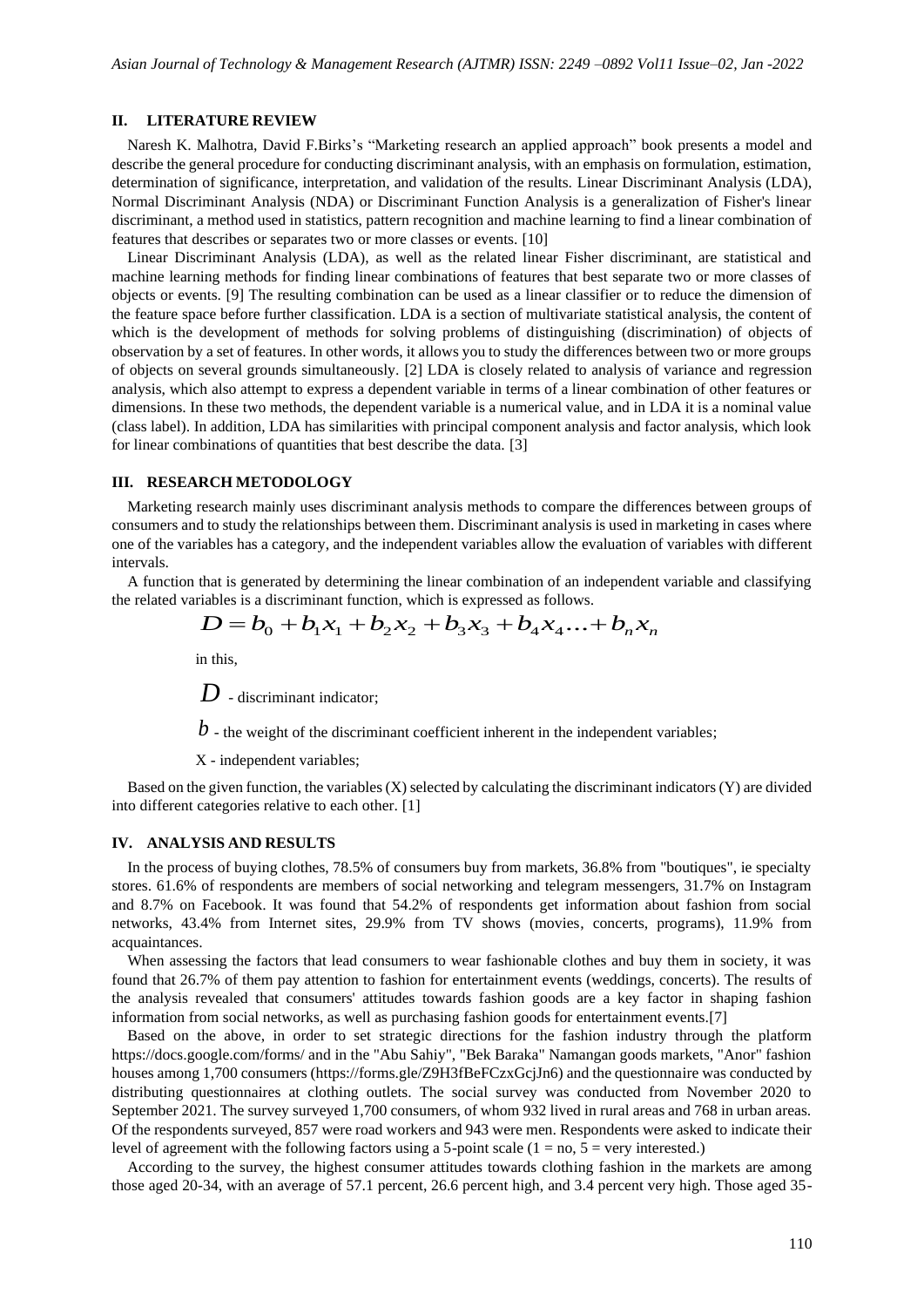49 also had an average attitude towards fashion, with a figure of 66.9 percent.

The primary data collected from the questionnaires to determine the respondents' demand for fashion products were analyzed using the software package SPSS 22 Statistics. A discriminant analysis was conducted on the extent to which consumers were dependent on quality changes on selected factors. The purpose of discriminatory analysis in marketing is to identify differences and similarities of factors influencing the perception of fashion by occupations, age, gender, income, place of residence segments of consumers. Segment properties are determined based on the following factors:

- -level of interest in fashionable clothing  $(X1)$ ;
- -level of interest in clothing created by fashion designers (X2);
- level of interest in arts, entertainment  $(X3)$ ;
- the extent to which the image of the dress is valued in gaining prestige in society  $(X4)$ ;
- the level of spending on the purchase of fashionable clothes  $(X5)$ .

In order to determine the attitude of consumers of the country to fashion products, we set ourselves the following hypotheses.

H1-Consumers 'attitudes towards fashion products depend on their level of profitability and have a high level of impact.

In order to take samples from the questionnaire, the results of the survey will be checked on the basis of the SPSS Statistics module "KMO and Bartlett's test of sphericity" Alpha Krombach (a). When the KMO values reach a value of 0.56 to 1, it indicates the degree of conformity or inconsistency of the selected rows. According to the results of the Krombach Alpha test (alpha = 0.727), it was confirmed that it was possible to accept 5 independent variables observed for the sample.

In discriminant analysis, tests are required to assess the statistical significance of the selected variables. The value of Wilks' Lambda statistics varies in the range [0,1]. The functional value of the canonical discriminant is checked against the Wilks' Lambda test. The F criterion df1 = 5 and df2 = 1695 are taken on the basis of a 0.05 value of 'p-value' in the observations. A correlation matrix is constructed to determine the extent to which the functional correlation of the selected factors affecting a given dependent variable and to solve the problem of multicollinearity. Since the correlation between the factors assumes values close to zero, it is confirmed that the acceptance is reasonable for the model if there is no mean multicollinearity problem in the selected factors.

A multi-factor discriminant analysis should be conducted to substantiate that consumers 'demand for fashion products depends on their level of profitability and has a high level of impact, because the selected dependent variable is divided into 6 categories according to consumer income level, low, medium, high and categorized as high-income. (Figure 2)



Figure 3. Consumers 'attitudes toward fashion products vary in their income

It is known from these indicators that high-income consumers are more important than low-income consumers in terms of the level of demand for fashion products. Consumers 'attitudes toward fashion products in terms of income were found to be higher than that of consumers with income divided into groups. Interest in clothing created by fashion designers was moderate, with differences in age and gender, while low-income consumers were found to be inferior to those in incomes interested in arts and entertainment. It has been found that highincome consumers buy clothes with a high regard for their image in the community.

The following functions were obtained based on the results of the analysis for each group to distinguish the most important factors in terms of consumer profitability and to measure the impact of the factors:

 $Y_{\text{have no income}} = -14,466+3,523X_1+0,207X_2+2,030X_3+4,223X_4-1,753X_5$  (1)